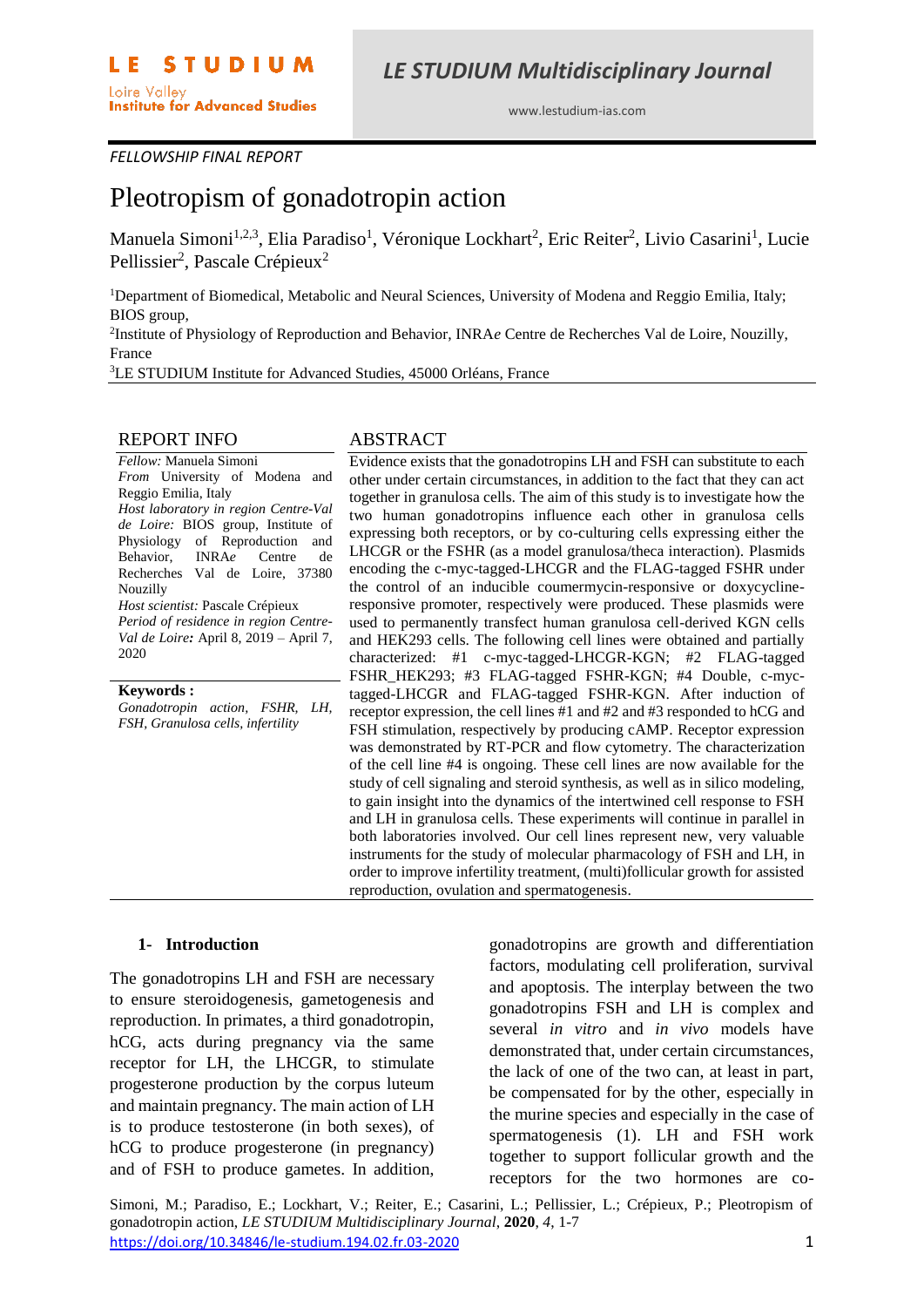expressed on the same granulosa cells at late maturation stages. Since both hormones stimulate essentially the same signal transduction pathways, the question arises why are they both necessary and how can the cell differentiate between the two when expressing both receptors. In addition, what is the mechanism by which one gonadotropin can take over the action of the other in certain circumstances is unknown. Clinical examples thereof are the maintenance of spermatogenesis in the absence of FSH (2), but also by FSH activity alone (3), or multiple follicular growth and maturation in cycles of assisted reproduction (ART) in which only FSH is used after profound pituitary down regulation by GnRH analogs. The picture is further complicated by the fact that, clinically, hCG is traditionally used to provide LH action in therapy, while we now know that LH and hCG exert different action on the same receptor (4, 5). In addition, in human granulosa cells, FSH potentiates the hCG-dependent steroidogenic and pro-apoptotic signals while enhancing the potency of LH-dependent proliferative and antiapoptotic signals exerted through pERK1/2 and pAKT, resulting in higher cell viability compared to FSH and hCG co-treatment (6).

In the growing follicle of the pre-antral, antral and terminal stages, the action of FSH predominates to promote granulosa cell proliferation, until the FSH-induced expression of the LHCGR reaches a defined level of expression. Thereafter, the expression level of the FSHR drops and cells of the follicle continue its growth process, which culminates with ovulation. This study intends to investigate the molecular mechanism of LH/hCG and FSH, action alone and in combination, in a homologous cell system. In particular, in this project, we produced some novel human granulosa cell-derived, KGN cell lines conditionally expressing the LHCGR or/and the FSHR

## **2- Materials and Methods**

The experimental procedures carried out during the fellowship at the host lab included: 1)

Construction of plasmids encoding the c-myctagged-LHCGR and the FLAG-tagged FSHR under the control of an inducible coumermycinresponsive or doxycycline-responsive promoter; 2) Production of human granulosa cell-derived KGN cells and HEK293 cells permanently expressing the inducible c-myctagged-LHCGR and the FLAG-tagged FSHR; 3) partial characterization of cell lines obtained.

# *2.1 Plasmids*

The human FSHR, human LHCG or Luciferase (positive transfection control) mRNA were cloned into *EcoRI-XhoI* restriction sites of the pSBtet expression system. The empty vector was used as negative control. The plasmids were amplified in DH5α *E. Coli* (New England BioLabs, ref C2527H).

The vector includes: a response element activated by the Tet-sensitive transactivator (activated by doxycycline), the TRE minimal promoter, the cDNA of interest (FSHR or LHCG), green fluorescent protein (GFP), Puromycin resistance, Ampicillin resistance. Control plasmids contain, downstream of the inducible promoter, either luciferase or no cDNA (negative control).

The FSHR and LHCGR cDNA are Nterminally tagged with FLAG or *c-myc*, respectively, to allow immune-recognition (in flow cytometry). Four vectors were obtained, encoding the c-myc-tagged-LHCGR and the FLAG-tagged FSHR under the control of an inducible coumermycin-responsive or doxycycline-responsive promoter, respectively.

## *2.2 Cell lines*

Cell lines were obtained starting from the KGN cells (21), a steroidogenic human granulosa cell line in which the endogenous FSHR is not expressed, and from HEK293 cells (human embryonic kidney derivation). The HEK293 WT3, obtained previously and permanently expressing the human FLAG-FSHR was used as positive control.

Cells were cultured in DMEM (Eurobio ref  $CM1DME60-01$  containing NaHCO<sub>3</sub> and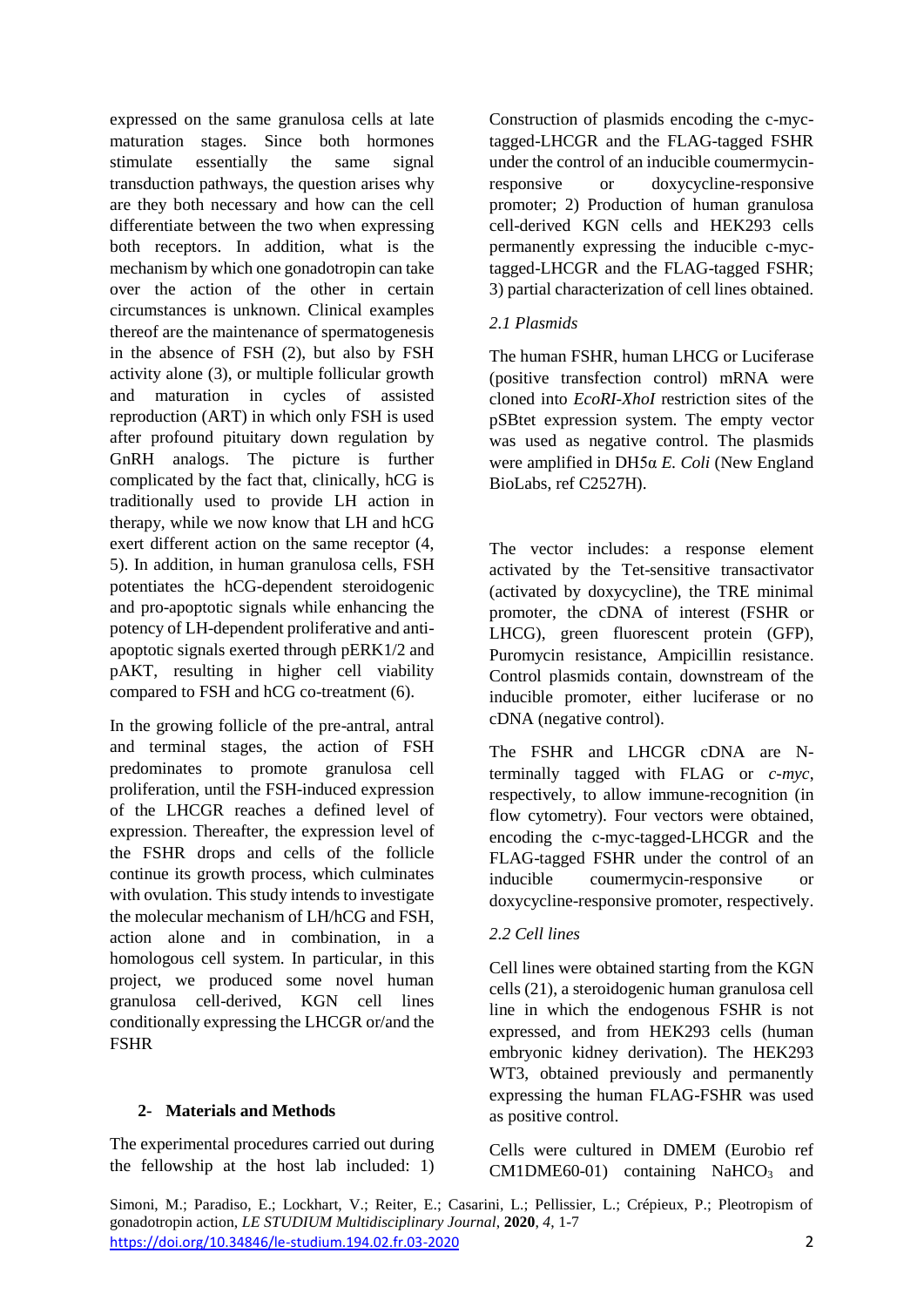glucose, 1% Glutamine (Eurobio, ref CSTGLU01-0U), 1% of antibiotics Penicillin and Streptomycin (Gibco, ref 15140-122) 10,000 U / mL, and 10% of SVF (Eurobio, ref: CVFSVF06-01). Transfected cells were cultured in SVF without tetracycline, called "tet-free" (Ozyme, ref: 631106) in order not to induce the Tet system unintentionally.

After initial validation, 80% confluent cells were transfected using Metafectene Pro (Biontex Laboratories, GmbH, Germany). Stable clones were selected by addition of puromycin (InvivoGen, ref: QLL-39-01A, 10mg/mL) or by coumarin (Promega, Madison, USA). Back-up clones were frozen in liquid nitrogen in a mixture of 10% DMSO (Sigma Life Science, ref: D2650) with 90% FCS.

Gene expression of FSHR or LHCGR in pSBtet was induced by Doxycycline (Sigma-Aldrich, ref: 10592-13 -9 D3447, 2 μg/mL).

# *2.3 Flow cytometry*

Flow cytometry was used to detect the expressed receptors at the cell surface in the obtained cell lines. The following antibodies were used:

Anti MYC-PE: dilution 1/200 (Abcam, ref : ab72468) ; Anti FLAG-PE : dilution 1/200 (MACS Milteni Biotec, ref : 130-101-577) ; Anti MYC-APC : dilution 1/200 (RD systems, ref : IC 36964) ; Anti HIS-APC : dilution 1/100 (Abcam, ref : ab72579). Fixed cells were incubated with the antibody for 1 hr at 4°C in the dark, washed, resuspended in PBS and analysed in a MACSQuant 10 (MACS Miltenyl Biotec).

# *2.4 RT-PCR*

Clones grown in 6-well plates were lyzed in 200 μl of TRI reagent and total RNA was extracted following the Direct-Zol protocol according to the manufacturer's instructions (Direct-zol RNA miniprep, Zymo Research Corp., Irvine, USA). After reverse transcription with Protoscript II reverse transcriptase cDNAs were amplified by 35 cycles with annealing temperature of 59°C for 3sec, using OneTaq DNA polymerase. All enzymes were purchased at New England Biolabs, Evry, France.

# *2.5 measurement of cAMP*

Intracellular cAMP levels were measured using a homogeneous time-resolved fluorescence (HTRF ®) cAMP dynamic 2 assay kit (CisBio Bioassays, Bagnol sur Cèze, France), as described in (23). Forty-eight hours posttransfection cells were detached and seeded into white 384-well microplates with 5,000 cells/well in 5 μl of stimulation buffer (PBS  $1\times$ , 200 μM IBMX, 5 mM HEPES, 0.1% BSA). For their stimulation, 5 μl/well of the stimulation buffer containing or not different doses of hFSH and hCG as indicated were added. Then, cells were incubated for 30 min at 37°C and then lysed by addition of 10 μl/well of the supplied conjugate-lysis buffer containing d2-labeled cAMP and Europium cryptate-labeled anticAMP antibody, both reconstituted according to the manufacturer's instructions. Plates were incubated for 1 h in the dark at room temperature and time-resolved fluorescence signals were measured at 620 and 665 nm, respectively, 50 ms after excitation at 320 nm using a Mithras LB 943 plate reader.

# *2.6 Statistical analysis*

Data were analyzed by GraphPad Prism 5.01 software (GraphPad Software Inc, San Diego, CA), essentially using non-parametric tests (Mann and Whitney, and Kruskal and Wallis). Signifiance was set at  $p < 0.05$ .

# **3- Results**

To control the expression of the FSHR and LHCGR in KGN cells both temporally and quantitatively, we produced cell lines stably expressing either one or both receptors. After the construction and verification by sequencing, plasmids were amplified, purified and transiently expressed in KGN cells to validate the optimal experimental conditions. Inducibility was evaluated after transient transfection with the pSBTetLuc and pSBTetmyc-LHCGR plasmids. The highest doxinduced activity was observed after 24 or 48 hours, depending on the sensitivity of the assay. Subsequently, the appropriate concentration of puromycin for selection of the clones that have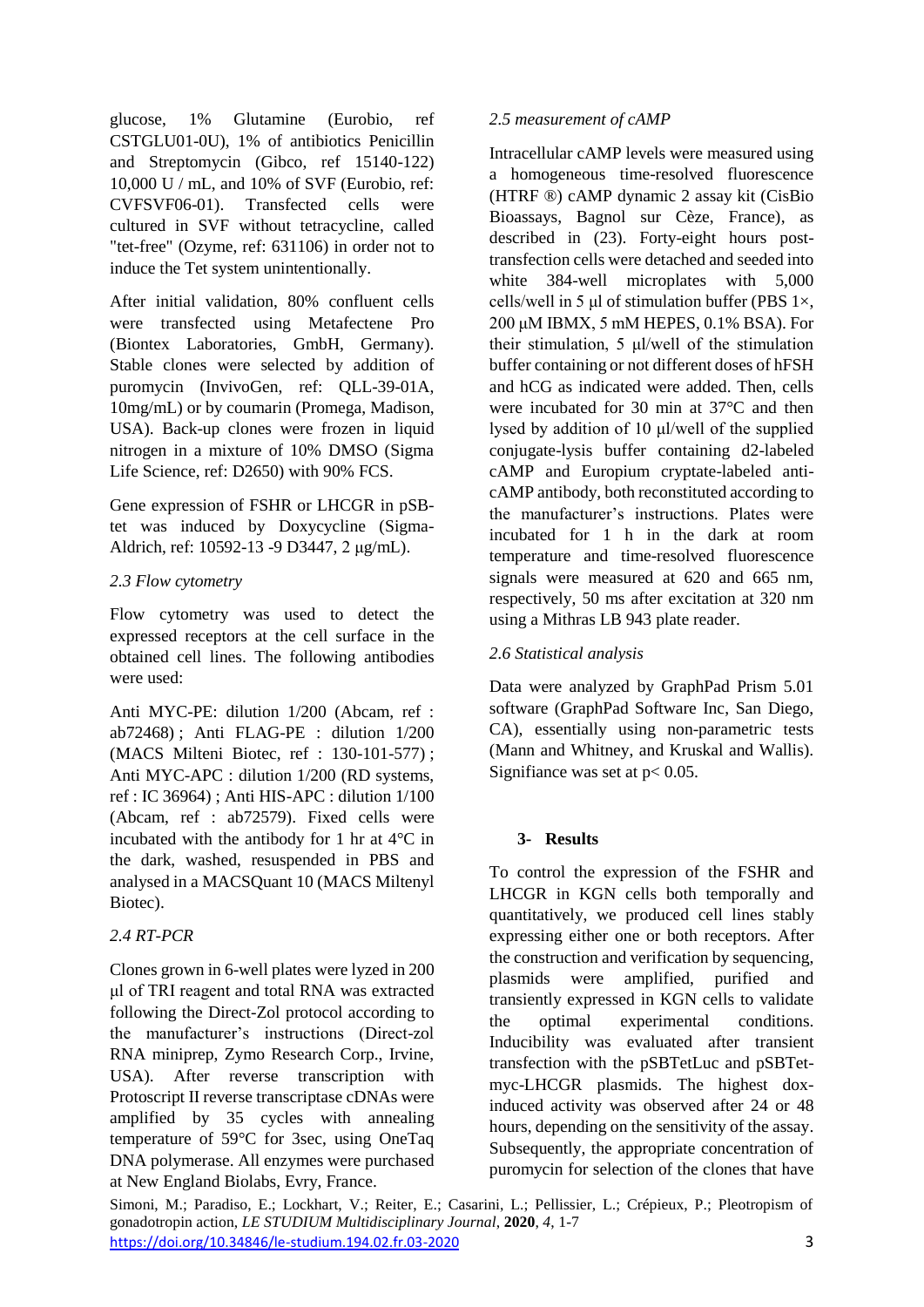integrated the plasmid was determined to be 2 μg/ml, by cell viability assay. After establishment of the optimal transfection conditions, several stable clones of KGN cells were obtained.

# 3.1 *Cell lines #1* : *c-myc-tagged-LHCGR-KGN*

At least two cell lines were positive for the inducible expression of LHCGR by RT-PCR*,*  cytofluorimetry, cAMP and progesterone production. Further characterization is required.

# *3.2 Cell lines #2: FLAG-tagged FSHR\_HEK293*

Also in this case at least two cell lines were positive for the inducible expression of FSHR by RT-PCR*,* cytofluorimetry and cAMP production. Further characterization is required. These cell lines are not steroidogenic and can be used in case KGN cells do not support FSHR expression over time.

# *3.2 Cell lines #3 FLAG-tagged FSHR-KGN*

At least two cell lines were positive for the inducible expression of FSHR by RT-PCR*,*  cytofluorimetry, cAMP and progesterone production. Further characterization is required.

## *3.3. Cell lines #4: Double, c-myc-tagged-LHCGR and FLAG-tagged FSHR-KGN*

KGN cells were simultaneously transfected with the pSBcou-FLAG-FSHR and pSBtetmyc-LHCGR, containing resistance gene to the Zeocin and Puromycin antibiotics, respectively. Clones have emerged very rapidly, in only a few days. Selected clones will be expanded and tested with the same functional assays as described for the other cell lines.

# **4- Discussion**

The cell lines obtained will be instrumental to deepen our knowledge about gonadotropin function and molecular pharmacology. Gonadotropin action can be studied *in vitro* using cell lines or primary human granulosalutein cells (hGLC) obtained at oocyte pickup from ART programs. We have a long-lasting experience with such cells, which were demonstrated to be a good model to investigate gonadotropin interplay (4, 6, 16). We used the

human granulosa cell line hGL5 to demonstrate how FSH and LH differently control proliferative or apoptotic signals. Using different experimental settings, we demonstrated that the expression of FSHR and LHCGR can be induced in hGL5 cells but that the FSHR-dependent cAMP/PKA pathway is constitutively silenced, possibly to protect cells from FSHR-cAMP-PKA-induced apoptosis. Also, we revealed previously unrecognized features intrinsic to the two structurally similar gonadotropin receptors, oppositely resulting in the regulation of life and death signals *in vitro* (20). Moreover, using transfected HEK293 cells and a steroidogenic, murine Leydig cell line (mLTC-1), it was shown that LH and hCG display biased agonism at the LHCGR and LH is partial agonist on β-arrestin recruitment and progesterone production but not on testosterone production in Leydig cells (21). These data were obtained in close collaboration between the fellow and the hosting institution.

The KGN cell line expressing both FSHR and LHR is expected to mimic the various physiological stages of granulosa cell growth and differentiation, which can now be studied *in vitro* by modulating the expression of either or both receptors in our inducible cell model. It is now well established that glycoprotein hormone receptors act as functional dimers on the cell surface (7), as most of the members of the G protein-coupled receptors (GPCRs) superfamily. GPCR dimerization was elegantly explored using mutant receptors, elucidating the modulatory role in agonist affinity, efficacy, and trafficking (7-12). Recently, it was shown that gonadotropin receptors can form heterodimers (13), resulting in cooperativity between FSHR and LHCGR (14). When naturally co-expressed in granulosa cells, they may form heterodimers and cooperate in activating signal transduction, as demonstrated *in vitro* (15). This finding suggests that FSH binding to its receptor may induce LH-like stimuli through activation of LHCGR by heterodimerization, modulating granulosa cell differentiation and follicle maturation. In light of these concepts, in a cell environment characterized by relatively low expression levels of gonadotropin receptor proteins, it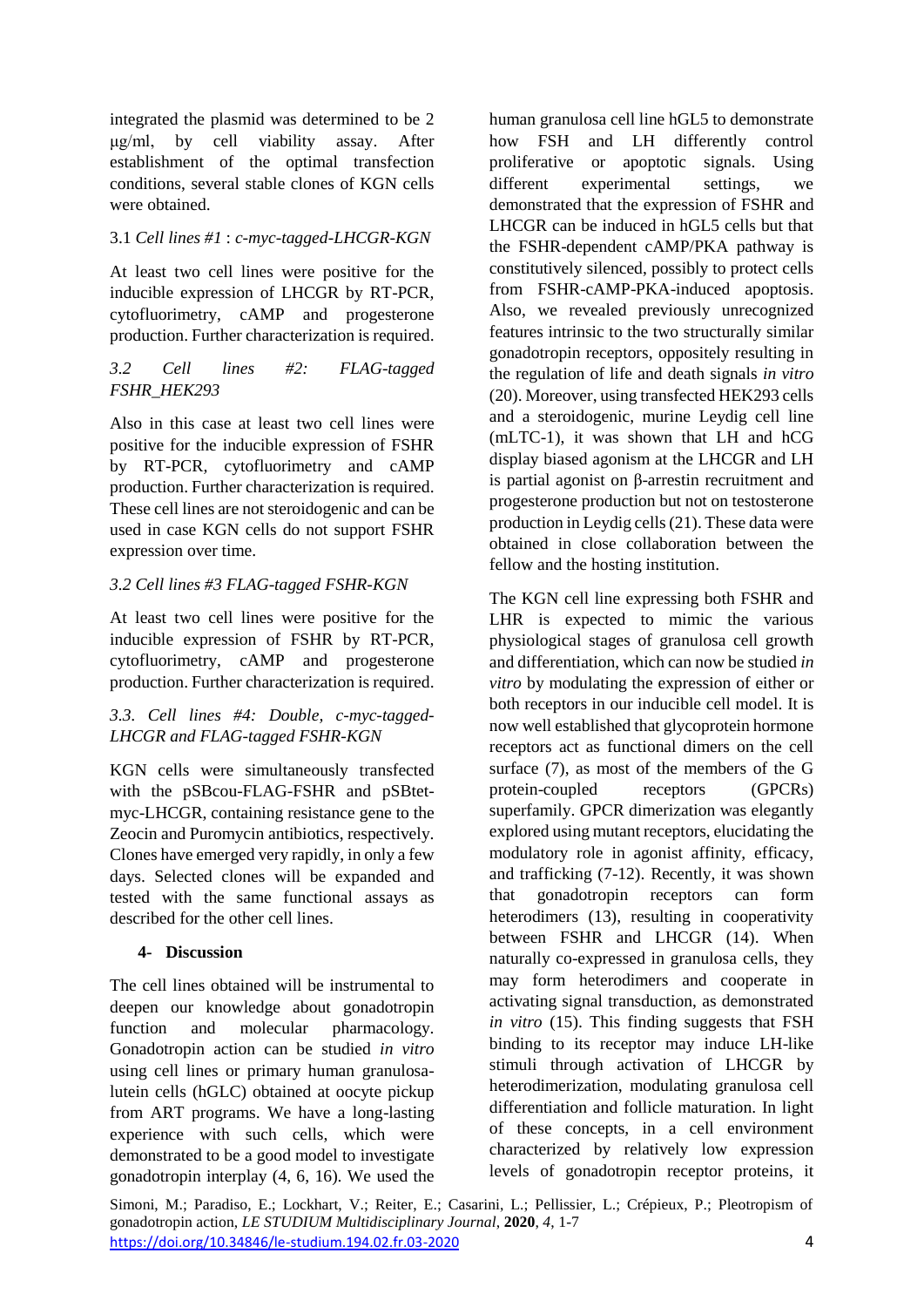becomes reasonable that low amounts of FSH should be able to drive LH-like, proliferative activity through FSHR-LHCGR heterodimers. It should be considered that FSH displays about 100-fold lower potency than LH in inducing intracellular signaling (e.g. 50 nM *versus* 500 pM  $EC_{50}$  calculated for cAMP (4, 16). These data suggest that FSHR is less sensible to hormone stimulation than LHCGR. However, in the early antral follicles, this difference is likely smoothened by the 100-fold higher expression level of FSHR than LHCGR gene (17), reasonably maintaining proper balance between each receptor-specific signaling. It is reasonable that relatively low amount of LHCGR may favor heterodimer formation with the largely available FSHR. This is interesting because, recently, bivalent ligands were developed, compounds able to bind and stabilize preexisting dimers without promoting ligand-induced dimerization (18). Bivalent ligands consist in two pharmacophores linked by a spacer sequence and are promising tool for detecting dimeric receptor structures *in vivo* (19). Understanding more in depth this complex interplay may lead to the development of novel therapeutic options, aiming at exerting the action of the two gonadotropins when and where it is needed and in the proper proportion between the two.

## **5- Conclusion**

In conclusion, the main goal of the fellowship project was achieved and we obtained several different human granulosa cell-derived lines. So far, we know that 3 of them do not express FSHR or LHR in basal conditions but can be induced to express one or both of them under pharmacological induction. They are now ready to be employed to characterize the pleotropic action of LH and FSH. The double-inducible cell line has to be characterized further.

## **6- Perspectives of future collaborations with the host laboratory**

The results of this work are only preliminary toward the completion of project, which will now continue in the two laboratories. We obtained a novel, very valuable and essential experimental instrument to address the

following questions: Is it possible to recapitulate this differentiation process by controlling temporally and quantitatively the expression level of each gonadotropin receptor? May the action of the LHCGR substitute for the absence of FSHR and drive follicular growth? Conversely, in the absence of LHCGR, is forced FSHR expression able to drive the follicle to a progesterone-secreting luteinizing granulosa cell? What are the signaling pathways involved? In addition, physiologically, what happens when the LHCGR takes over from the FSHR? Are the effects only transcriptional or might the LHCGR heterodimerize with the FSHR to cause its retention in the cytosol and/or progressive loss of responsiveness?

Both the host and the fellow lab are now committed to carry on this research activity through exchanges of materials and researchers, as well as collaborative grant application in the near future and for the years.

# **7- Articles published in the framework of the fellowship**

Riccetti L, Sperduti S, Lazzaretti C, Klett D, De Pascali F, Paradiso E, Limoncella S, Potì F, Tagliavini S, Trenti T, Galano E, Palmese A, Satwekar A, Daolio J, Nicoli A, Villani MT, Aguzzoli L, Reiter E, Simoni M, Casarini L (2019) Glycosylation Pattern and in vitro Bioactivity of Reference Follitropin alfa and Biosimilars. Front. Endocrinol., 24 July 2019 https://doi.org/10.3389/fendo.2019.00503

Simoni M, Huhtaniemi I, Santi D, Casarini L (2019) Research Topic Follicle-stimulating hormone: fertility and beyond. Editorial. Front Endocrinol, 06 September 2019 https://doi.org/10.3389/fendo.2019.00610

Simoni M, Santi D (2019) Opinion - FSH Treatment Of Male Idiopathic Infertility: Time For A Paradigm Change. Andrology. 2019 Dec 24. doi: 10.1111/andr.12746.

Santi D, De Vincentis S, Alfano P, Balercia G, Calogero AE, Cargnelutti F, Coccia ME, Condorelli RA, Dal Lago A, De Angelis C, Gallo M, Iannantuoni N, Lombardo F, Marino A, Mazzella M, Pallotti F, Paoli D, Pivonello R, Rago R, Rampini M, Salvio G, Simoni M. Use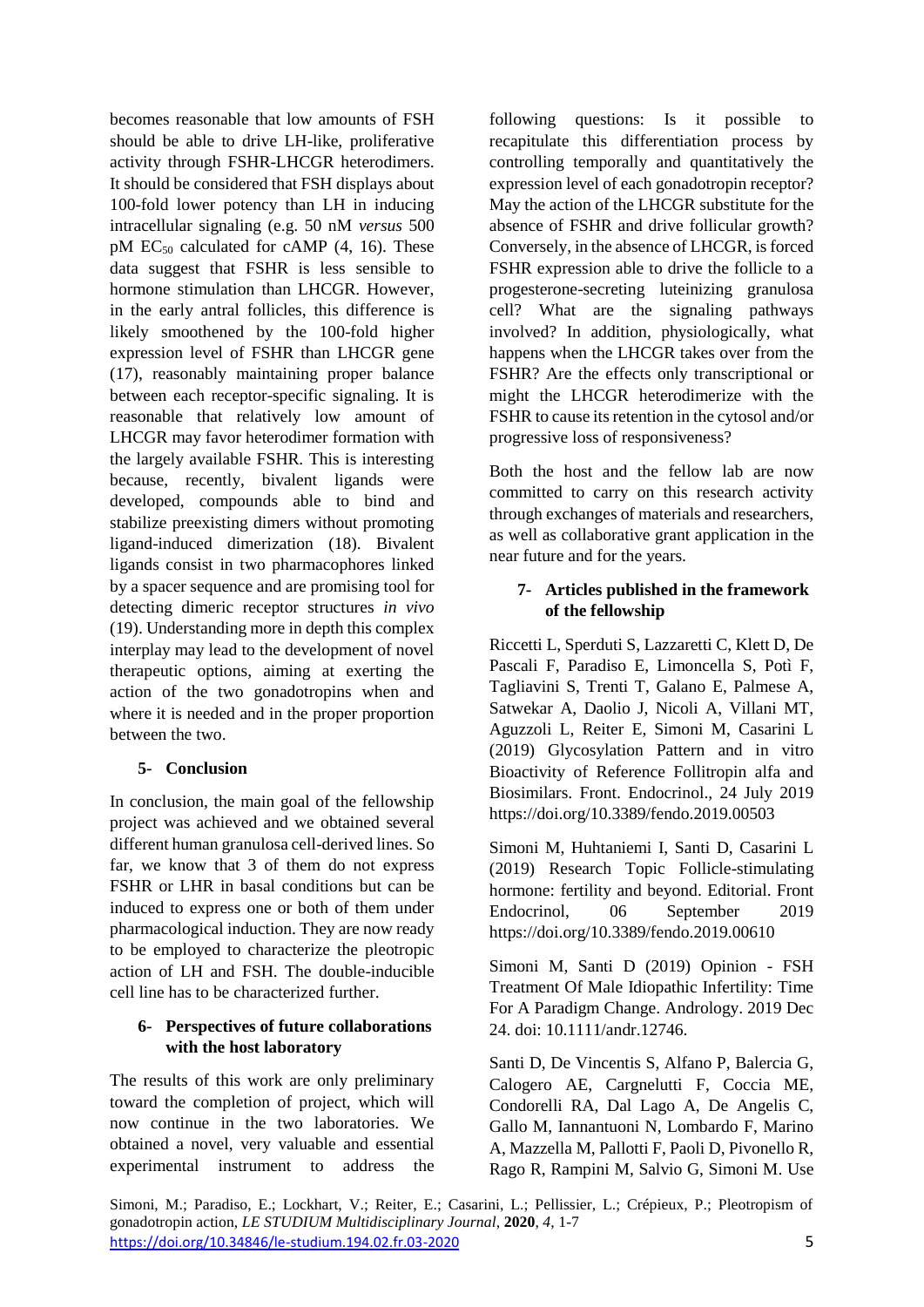of follicle-stimulating hormone (FSH) for the male partner of idiopathic infertile couples in Italy: Results from a multicentre, observational, clinical practice survey. Andrology. 2019 Dec 24. doi: 10.1111/andr.12748.

Sperduti S, Limoncella S, Lazzaretti C, Paradiso E, Riccetti L, Turchi S, Ferrigno I, Bertacchini J, Palumbo C, Potì F, Longobardi S, Millar RP, Simoni M, Newton CL, Casarini L (2019) GnRH antagonists produce differential modulation of the signaling pathways mediated by GnRH receptors. Int J Mol Sci. 2019 Nov 7;20(22). Pii: E5548. Doi: 10.3390/ijms20225548.]

Casarini L, Crépieux P, Reiter E, Lazzaretti C, Paradiso E, Rochira R, Brigante G, Santi D, Simoni M. FSH for the treatment of male infertility International Journal of Molecular Sciences, Special Issue on "Novel Physiology and Molecular Pathology of Reproduction, Novel Treatments of Infertility", Guest Editors: Micheline Misrahi & Ilpo Huhtaniemi – invited review, accepted, in press.

Casarini L, Lazzaretti C, Paradiso E, Limoncella S, Riccetti L, Sperduti S, Melli B, Marcozzi S, Anzivino C, Sayers NS, Czapinski J, Brigante G, Potì F, La Marca A, De Pascali F, Reiter E, Falbo A, Daolio J, Villani MT, Lispi M, Orlando G, Klinger FG, Fanelli F, Rivero-Müller A, Hanyaloglu AC, Simoni M. Membrane estrogen receptor (GPER) and follicle-stimulating hormone receptor heteromeric complexes promote human ovarian follicle survival. Submitted.

Santi D, Crepieux P, Reiter E, Spaggiari G, Brigante G, Casarini L, Rochira V, Simoni M. Follicle-stimulating hormone (FSH) action on spermatogenesis: focus on physiological and therapeutic role. Journal of Clinical Medicine, Special Issue on "Approach to Male Infertility and Induction of Spermatogenesis", Guest Editors: Paola Piomboni & Alice Luddi invited review, in revision.

Simoni M, Brigante G, Rochira V, Santi D, Casarini L. Prospects for FSH treatment of male infertility. J. Clin Endocrinol Metab, submitted.

## **8- Acknowledgements**

This work was supported by the Le Studium, Loire Valley Institute for Advanced Studies, Orléans & Tours, France under Marie Sklodowska-Curie grand agreement no. 665790, European Commission.

MS was on sabbatical leave from her position as full professor and Director of Unit of Endocrinology of the University Hospital of Modena, Italy. MS is grateful to her research and clinical assistants who took care of teaching and clinical activity in her absence.

## **9- References**

1) Huhtaniemi, I. (2015) A short evolutionary history of FSH-stimulated spermatogenesis. Hormones (Athens).14, 68-78

2 ) Depenbusch, M. et al. (2002) Maintenance of spermatogenesis in hypogonadotropic hypogonadal men with human chorionic gonadotropin alone. Eur J Endocrinol. 147, 617- 624

3) Gromoll, J. et al. (1996) An activating mutation of the follicle-stimulating hormone receptor autonomously sustains spermatogenesis in a hypophysectomized man. J Clin Endocrinol Metab. 81, 1367-1370

4) Casarini, L. et al. (2012) LH and hCG Action on the Same Receptor Results in Quantitatively and Qualitatively Different Intracellular Signalling. PLoS ONE 7, e46682

5) Santi, D. et al. (2017) Efficacy of Follicle-Stimulating Hormone (FSH) Alone, FSH + Luteinizing Hormone, Human Menopausal Gonadotropin or FSH + Human Chorionic Gonadotropin on Assisted Reproductive Technology Outcomes in the "Personalized" Medicine Era: A Meta-analysis. Front Endocrinol (Lausanne) 1;8:114

6) Casarini, L. et al. (2016) Follicle-stimulating hormone potentiates the steroidogenic activity of chorionic gonadotropin and the antiapoptotic activity of luteinizing hormone in human granulosa-lutein cells in vitro. Molecular and Cellular Endocrinology 422, 103–114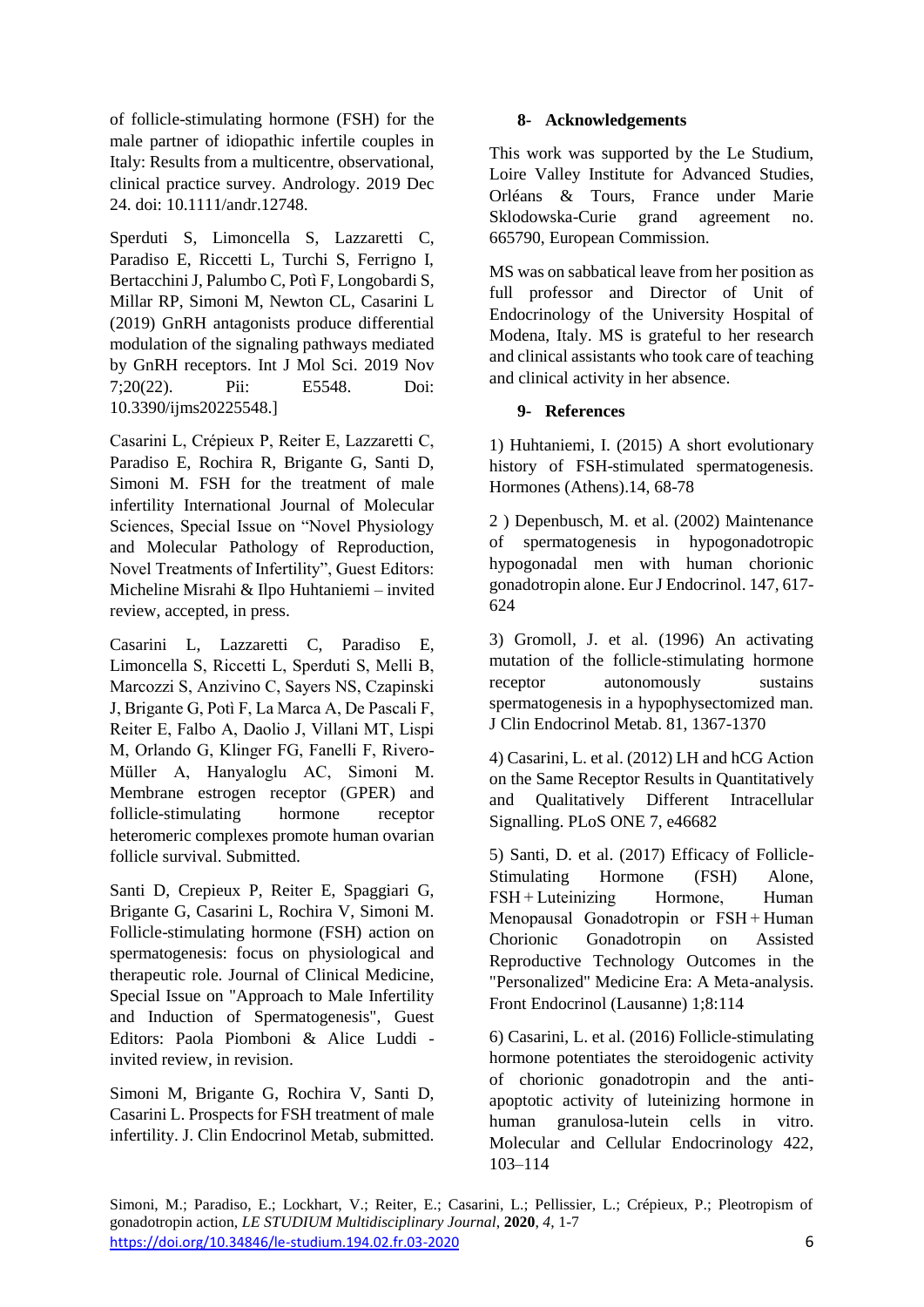7) Gomes, I. et al. (2001) G protein coupled receptor dimerization: implications in modulating receptor function. Journal of molecular medicine (Berlin, Germany) 79, 226– 42

8) Lee, C. et al. (2002) Use of defined-function mutants to access receptor-receptor interactions. Methods (San Diego, Calif) 27, 318–23

9) Rivero-Müller, A. et al. (2010) Rescue of defective G protein-coupled receptor function in vivo by intermolecular cooperation. Proceedings of the National Academy of Sciences of the United States of America 107, 2319–24

10) Jonas, K.C. et al. (2015) Single molecule analysis of functionally asymmetric G proteincoupled receptor (GPCR) oligomers reveals diverse spatial and structural assemblies. The Journal of biological chemistry 290, 3875–92

11) Thomas, R.M. et al. (2007) Follice-Stimulating Hormone Receptor Forms Oligomers and Shows Evidence of Carboxyl-Terminal Proteolytic Processing. Endocrinology 148, 1987–1995

12) Jiang, X. et al. (2014) Evidence for Folliclestimulating Hormone Receptor as a Functional Trimer. Journal of Biological Chemistry 289, 14273–14282

13) Gomes, I. et al. (2016) G Protein–Coupled Receptor Heteromers. Annual Review of Pharmacology and Toxicology 56, 403–425

14) Feng, X. et al. (2013) Heterodimerization Between the Lutropin and Follitropin Receptors is Associated With an Attenuation of Hormone-Dependent Signaling. Endocrinology 154, 3925–3930

15) Mazurkiewicz, J.E. et al. (2015) Single-Molecule Analyses of Fully Functional Fluorescent Protein-Tagged Follitropin Receptor Reveal Homodimerization and Specific Heterodimerization with Lutropin Receptor1. Biology of Reproduction 92, 100

16) Casarini, L. et al. (2014) FSHR polymorphism p.N680S mediates different responses to FSH in vitro. Molecular and Cellular Endocrinology 393, 83–91

17) Jeppesen, J.V. et al. (2012) LH-receptor gene expression in human granulosa and cumulus cells from antral and preovulatory follicles. The Journal of clinical endocrinology and metabolism 97, E1524-31

18) Berque-Bestel, I. et al. (2008) Bivalent ligands as specific pharmacological tools for G protein-coupled receptor dimers. Current drug discovery technologies 5, 312–8

19) Xu, L. et al. (2012) Heterobivalent ligands target cell-surface receptor combinations in vivo. Proceedings of the National Academy of Sciences 109, 21295–21300

20) Casarini, L. et al. (2016) β-arrestins regulate gonadotropin receptor-mediated cell proliferation and apoptosis by controlling different FSHR or LHCGR intracellular signaling in the hGL5 cell line. Molecular and Cellular Endocrinology 437, 11–21

21) Riccetti, L. et al. (2017) Human Luteinizing Hormone and Chorionic Gonadotropin Display Biased Agonism at the LH and LH/CG Receptors. Scientific Reports 7, 940

22) Beshay, V.E. et al. (2007) The mechanism for protein kinase C inhibition of androgen production and 17alpha-hydroxylase expression in a theca cell tumor model. J Clin Endocrinol Metab. 92, 4802-4809

23) Ayoub, M.A. et al. (2015) Assessing Gonadotropin Receptor Function by Resonance Energy Transfer-Based Assays. Front Endocrinol (Lausanne). 6:130

24) Heitzler, D. et al. (2012) Competing G protein-coupled receptor kinases balance G protein and β-arrestin signaling. Mol Syst Biol. 8:590

25) Ayoub, M.A. (2016) Computational modeling approaches in gonadotropin signaling. Theriogenology. 86, 22-31

26) Raue, A. et al. (2015) Data2Dynamics: a modeling environment tailored to parameter estimation in dynamical systems. Bioinformatics. 31, 3558-3560